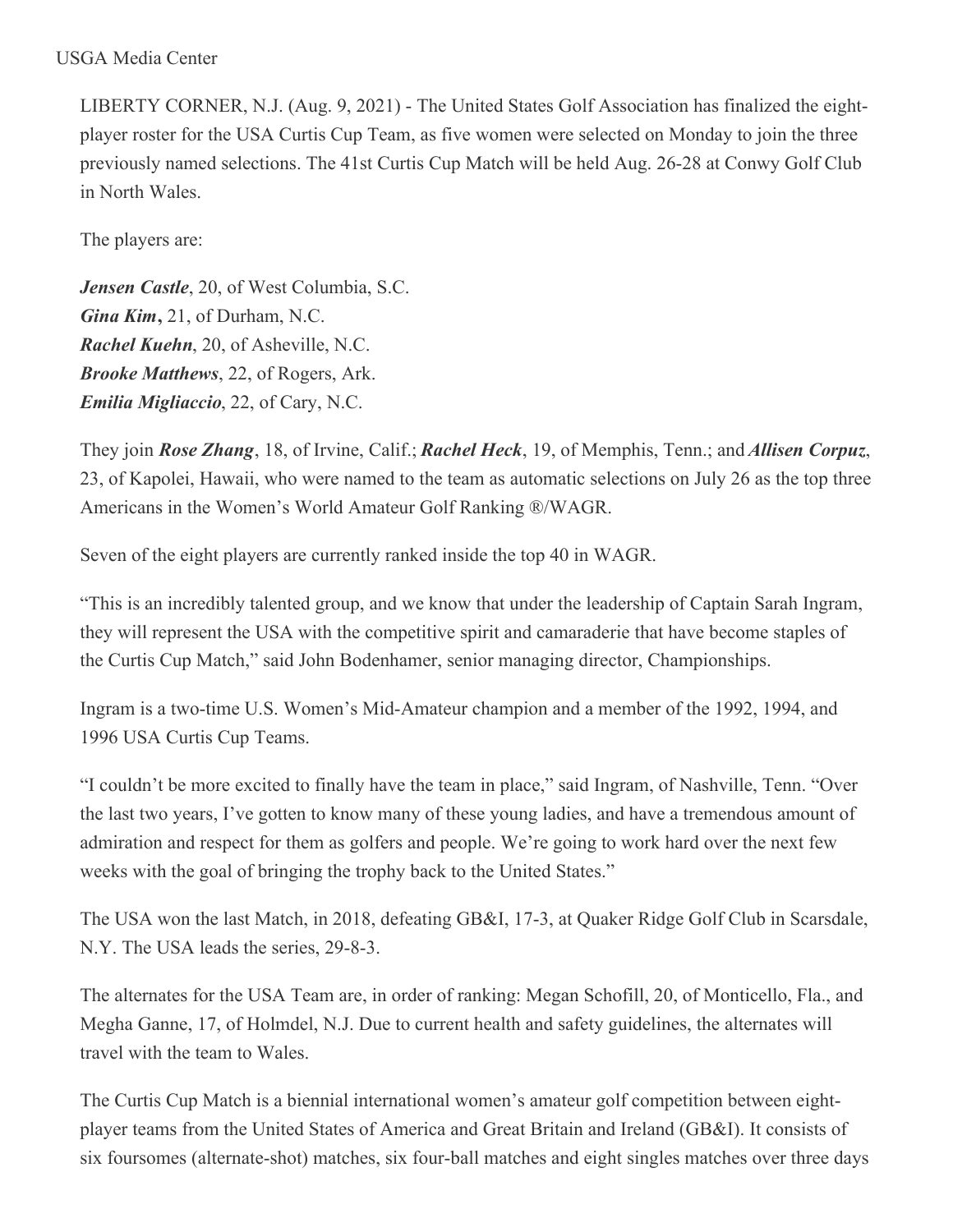of competition. The USGA's International Team Selection (ITS) Working Group selects the USA Team, while The R&A selects the GB&I Team.

Notable past USA Curtis Cup Team members include U.S. Women's Open champions JoAnne Gunderson Carner, Paula Creamer, Juli Inkster, Cristie Kerr, Patty Sheehan, Hollis Stacy and Michelle Wie, as well as past and present LPGA stars such as Stacy Lewis, Lexi Thompson, Beth Daniel, Jessica Korda, Nancy Lopez and Dottie Pepper.

## **PLAYER PROFILES:**

**Jensen Castle**, 20, of West Columbia, S.C., defeated Yu-Chiang (Vivian) Hou, 2 and 1, to win the 121st U.S. Women's Amateur Championship at Westchester Country Club in Rye, N.Y., on Sunday. Castle, a rising junior at the University of Kentucky, survived a 12-for-2 playoff to advance to match play on her way to becoming the first Wildcat golfer to win the U.S. Women's Amateur. She also competed in the 2021 U.S. Women's Open at The Olympic Club and reached the quarterfinals of the 2021 U.S. Women's Amateur Four-Ball with University of Kentucky teammate Marissa Wenzler. In 2020, Castle set Kentucky's single-season stroke average record as a freshman.

**Allisen Corpuz**, 23, of Kapolei, Hawaii, is a recent University of Southern California graduate who has competed in 16 USGA championships, including three U.S. Women's Opens. In 2008, Corpuz surpassed fellow Hawaii native Michelle Wie as the youngest qualifier in U.S. Women's Amateur Public Links history at 10 years, 3 months and 9 days. Last summer, Corpuz was the runner-up to Rachel Kuehn in the Women's North & South Amateur at Pinehurst No. 2, losing in 19 holes, and was a semifinalist in this year's event last month. Corpuz was named a first-team All-American by both Golfweek and the Women's Golf Coaches Association and led a talented USC team with a 71.57 stroke average. She plans to compete in the first stage of LPGA Q-school later this month. She is currently ranked No. 11 in WAGR.

**Rachel Heck,** 19, of Memphis, Tenn., is a rising sophomore at Stanford University who won the 2021 Annika Award as the top collegiate golfer. She became the third player in women's college history to sweep conference (Pacific 12), regional (Stanford Regional) and national titles (NCAAs), joining USC's Annie Park and Arizona's Marisa Baena. At Grayhawk Golf Club in Scottsdale, Ariz., Heck became the first Stanford woman to win an NCAA title, and the ninth freshman to achieve the feat. Heck's 69.72 scoring average over 25 rounds is the lowest in NCAA women's golf history. Last August, Heck was the stroke-play medalist in the U.S. Women's Amateur before losing in the Round of 16. She also was a quarterfinalist in the 2020 North & South Women's Amateur. Heck was a fivetime AJGA All-American and a two-time USA Today Player of the Year. Most recently, she advanced to the semifinals of the 2021 U.S. Women's Amateur and is currently No. 2 in WAGR.

**Gina Kim,** 21, of Durham, N.C., a rising senior at Duke University, won the 2021 North & South Women's Amateur as well as the 2021 ACC Individual Championship. In June, she played in her third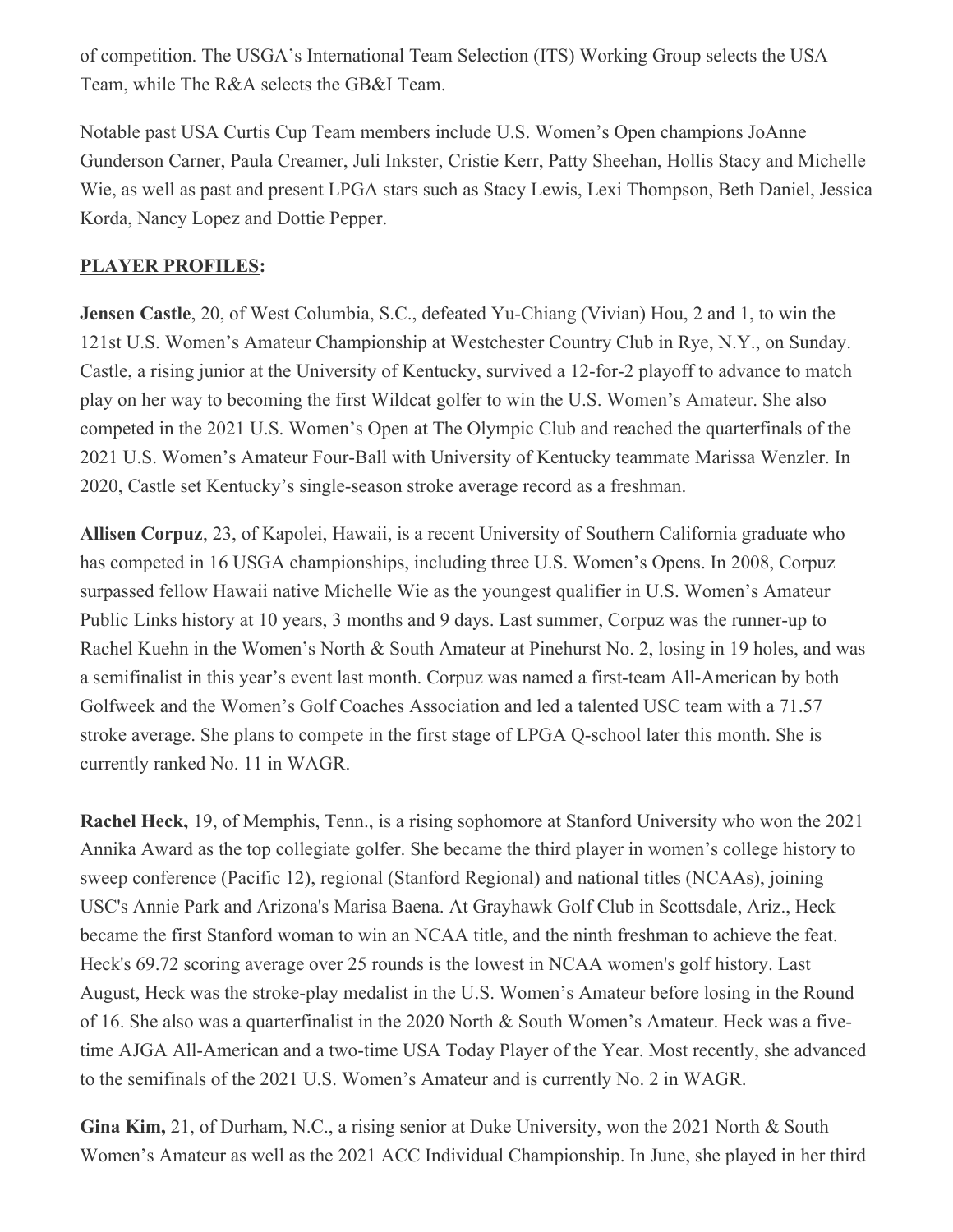U.S. Women's Open, and was the championship's low amateur in 2019 at the Country Club of Charleston (S.C.). She is a two-time semifinalist in USGA events: the 2018 U.S. Girls' Junior at Poppy Hills and the 2017 U.S. Women's Amateur Four-Ball with Jennifer Chang. She is currently ranked No. 19 in WAGR and will compete in the first stage of LPGA Q-school later this month.

**Rachel Kuehn**, 20, of Asheville, N.C., a rising junior at Wake Forest University, earned medalist honors at the 2021 U.S. Women's Amateur Championship. She won the 2020 North & South Women's Amateur and the 2020 Ladies National Golf Association Amateur. Kuehn's mom, Brenda Corrie Kuehn, was a member of the 1996 USA Curtis Cup Team alongside Sarah Ingram, as well as the 1998 team, where she went 4-0 and scored the winning point in the USA's victory. Kuehn is currently ranked No. 23 in WAGR.

**Brooke Matthews**, 22, of Rogers, Ark., who recently reached the Round of 16 at the 2021 U.S. Women's Amateur Championship, is a rising senior at Arkansas. In 2019, she earned SEC All-Freshman Team honors, and earlier this year was named First Team All-SEC. She represented Team USA at the 2021 Arnold Palmer Cup earlier this summer, and is currently ranked No. 37 in WAGR. She will compete in the first stage of LPGA Q-school prior to the Match.

**Emilia Migliaccio**, 22, of Cary, N.C., was a quarterfinalist in the 2020 U.S. Women's Amateur and finished runner-up to Tsubasa Kajitani in the 2021 Augusta National Women's Amateur. Migliaccio, a recent graduate of Wake Forest University, was a two-time first-team All-American and helped lead the Demon Deacons to the 2019 ACC title while capturing the ACC individual title. She competed in the 2018 and 2020 U.S. Women's Opens, and last week reached the Round of 32 in the U.S. Women's Amateur at Westchester Country Club in Rye, N.Y. Migliaccio decided against turning professional and will return to Wake Forest this fall for a two-year master's program in communication. Her summer has included an internship with Golf Channel during which she has covered LPGA and USGA events. She is currently ranked No. 16 in WAGR.

**Rose Zhang**, 18, of Irvine, Calif., is the 2020 U.S. Women's Amateur champion, having defeated Gabriela Ruffels in a 38-hole final match last August in Maryland, and the reigning U.S. Girls' Junior champion, having defeated Bailey Davis, 6 and 4, in Maryland earlier this summer. She is currently No. 1 in the Women's WAGR and won the 2020 McCormack Medal as the world's leading amateur last September. Zhang has competed in four LPGA major championships, making the cut in three, including a T11 finish in the 2020 ANA Inspiration. She has represented the United States on both the Junior Solheim Cup and Junior Ryder Cup teams. In 2020, she won the Rolex Girls Junior Championship, the Ping Invitational and the Rolex Tournament of Champions. Zhang finished T3 at this year's Augusta National Women's Amateur.

## **About the USGA**

The USGA is a nonprofit organization that celebrates, serves and advances the game of golf. Founded